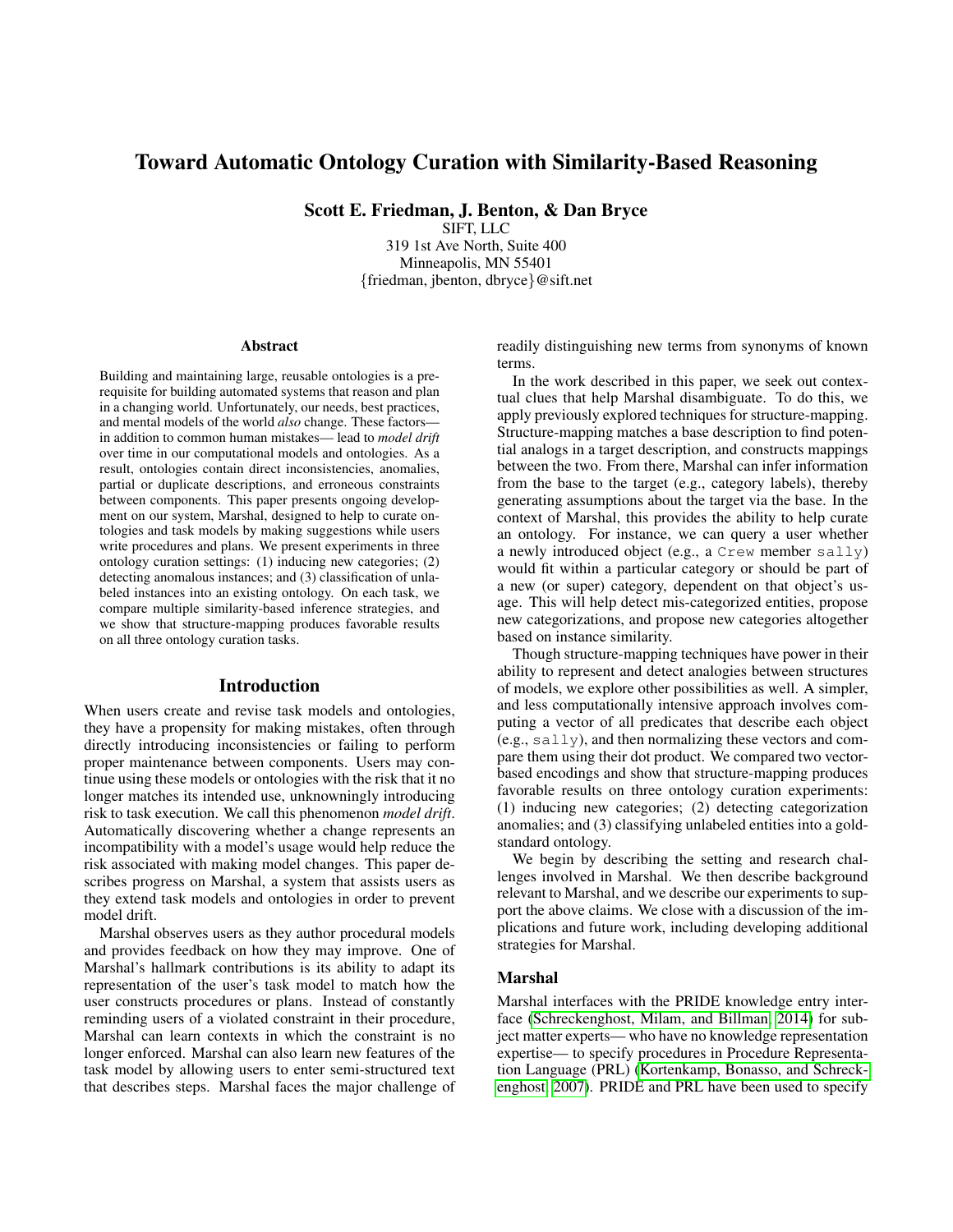diverse procedures, from using an EpiPen during a severe allergic reaction to conducting repair and maintenance on the International Space Station (ISS). PRL is converted to PDDL [\(Boddy and Bonasso, 2010,](#page-5-2) [Mcdermott et al., 1998\)](#page-5-3), which comprises the data for our three experiments.

As mentioned above, Marshal is designed to fix model drift over time as well as make improvements/corrections as non-technical users specify or modify a procedure. The main module of Marshal operates by identifying executed procedures and discerning potentially drifting constraints from them.

Non-technical users use a graphical interface to specify their procedure, so they do not type PRL or PDDL directly. This means Marshal is not concerned with syntactic errors such as typos, arity, or argument order; rather, Marshal must address downstream semantic issues made by the user:

- 1. Ontology extension: if the user specifies categories (e.g., wrench and spanner) with similar extensions and affordances in their procedures, Marshal should propose a common super-category, if none yet exists.
- 2. Anomaly detection: if the user mis-categorizes an entity (e.g., as category inhibit-command instead of turn-off-command), then Marshal should detect the anomaly and signal the user.
- 3. Classification: after Marshal detects an anomaly— or if the user is unsure of the appropriate category— Marshal should provide a prioritized list of categories for an entity, using the remainder of the entity's description as evidence.

Our three experiments address these three challenges with domain-general similarity-based reasoning techniques and ontology comparison strategies described next.

### Background & Related Work

Our work on Marshal uses PDDL for knowledge representation and leverages previous work in similarity-based reasoning and ontology comparison. We review these topics before describing our approach.

# PDDL

We represent our tasks using the Planning Domain Description Language [\(Mcdermott et al., 1998\)](#page-5-3), a commonly used standard for describing task planning domains and prob-lems.<sup>[1](#page-1-0)</sup> PDDL uses relational descriptions of objects to represent facts and actions. We restrict ourselves to STRIPSbased PDDL models, though we believe most of the techniques we discuss in this work would be uneffected by more complex variants of the language.

In our work, we focus only on PDDL facts and state information (including the states and goal description). A PDDL fact is a relation between objects, described by a predicate. As an example, we can describe that a object ge-0 *possesses* an object brt 1 by writing (possesses ge-0

brt 1), where possesses is a predicate and ge-0 and brt 1 are objects or entities. In PDDL, we specify a problem for a particular domain (consisting of actions) by providing an initial state by listing a set of facts about the world, and a goal set. We must find an ordered set of actions that make the entire goal set simultaneously true.

### Graph Similarity & Generalization

Marshal builds on previous research on computational models of *structure-mapping* that have produced techniques for describing and quantifying *isomorphic* (i.e., similarlystructured) portions of relational knowledge across descriptions [\(Falkenhainer, Forbus, and Gentner, 1989\)](#page-5-4). These techniques match entities and relationships between relational representations (a *base* and a *target* representation) with three constraints:

- 1. One-to-one: An entity or relation in the base can map to at most one in the target, and the reverse for target-tobase. This constraint is part of the definition of a graph isomorphism.
- 2. Parallel connectivity: If a base relation maps to a target relation, so must each of their arguments, in order.
- 3. Tiered identicality: A relation can only map to another relation with the same predicate.

Matching a base and target description according to these constraints produces one or more *mappings* between the base b and target t. Each mapping  $\langle M_{b,t}, s_{b,t} \rangle$  describes a set of matched correspondences  $M_{b,t}$  between entities and relations in b and t, and a similarity score  $s_{b,t}$  that increases monotonically with the elements in  $M_{b,t}$ . We convert  $s_{b,t}$ into a normalized score  $||s_{b,t}|| = [0, 1]$  by scaling it by the average self-similarity score (i.e., the similarity score of a description against itself) of the base  $s_b$  and target  $s_t$ :

$$
||s_{b,t}|| = \frac{2s_{b,t}}{s_b + s_t}
$$
 (1)

We use normalized similarity scores in all three experiments to infer new categories, detect anomalies, and categorize unlabeled instances.

We compute a *generalization* of the mapping by creating new entities to represent heterogenous corresponding entities in  $M_{b,t}$ , and asserting new relations over those entities. Consider the following relations in the base:

```
(crew sally)
(o2use-rate sally slow)
(has-iss-location sally intra-vehicle)
(possesses sally brt_1)
(possesses sally pgt_2)
```
and in the target:

```
(crew joe)
(o2use-rate joe fast)
(has-iss-location joe intra-vehicle)
(has-operator ssrms joe).
```
The resulting generalization contains the following statements, including generalized entities (ge terms) and constituent probabilities:

<span id="page-1-0"></span><sup>1</sup>Numerous repositories for PDDL planning domains exist. The (perhaps arguably) best are hosted by the websites of the International Planning Competitions websites of the International Planning ([http://www.icaps-conference.org/index.php/](http://www.icaps-conference.org/index.php/Main/Competitions) [Main/Competitions](http://www.icaps-conference.org/index.php/Main/Competitions)).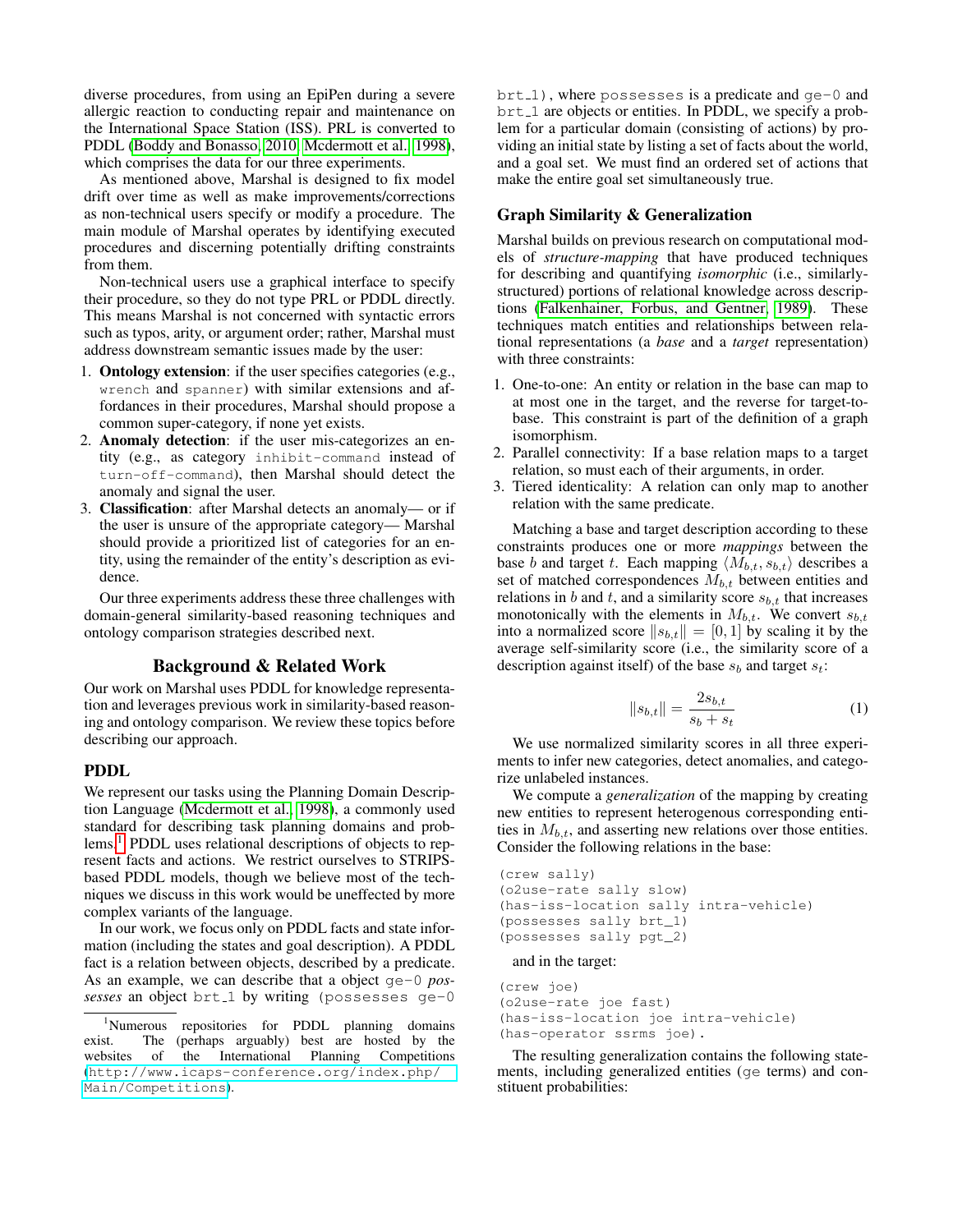

<span id="page-2-0"></span>Figure 1: Generalization of three relational graphs describing three crew instances: bob, sally, and joe. Relations are colored according to frequency: light green statements occur over all three instances, and darker green statements occur over two or one (darkest).

```
(crew qe-0) = 1.0(o2use-rate qe-0 qe-1) = 1.0(has-iss-location ge-0 intra-vehicle) = 1.0(possesses qe-0 brt_1 = 0.5(possesses ge-0 pgt_2) = 0.5
(has-operator ssrms ge-0) = 0.5
```
The probabilities on each statement are soft constraints on similarity scores for future comparison against this generalization. Generalization can be performed iteratively, to generalize entire categories (e.g., crew) with arbitrarily many instances. This process is called Sequential Analogical Generalization of Exemplars (SAGE) (McLure, Friedman, and Forbus, 2015). We use a SAGE algorithm to generalize categories in our experiments. The results of sequential generalization over three crew instances are shown in Figure 1. The generalization is shown as colored links, and the entities comprising each generalized entity are shown beneath. Note that some generalized entities have (none) rows where no isomorphic entity was found, e.g., since joe does not possess any entities in this scenario.

### **Ontology Similarity**

Since Marshal is designed to automatically curate ontologies over time, we use established metrics to measure Marshal's accuracy in automatically clustering leaf categories and inducing supercategories.

Previous research in unsupervised learning uses the Rand index (RI) and adjusted Rand index (ARI) to measure clustering accuracy (e.g., Liang and Forbus, 2014), and research in ontology-learning uses the Onto-Rand index (ORI) (Brank, Mladenic, and Grobelnik, 2006) to measure clustering accuracy with respect to a supercategory lattice. We report clustering results with all three measures. Since the ORI uses a proximity metric between categories, we use the following ancestor-based proximity metric  $\delta(c, c')$  between two leaf categories of an ontology, where  $Supers(c)$  is the set containing  $c$  and all super-categories:

$$
\delta(c, c') = \frac{|Supers(c) \cap Supers(c')|}{|Supers(c) \cup Supers(c')|} \tag{2}
$$

Intuitively  $\delta(c, c')$  is 1.0 when  $c = c'$ , 0 when c and c' share no ancestors, and  $(0,1)$  in all other cases.<sup>2</sup> We use this ontology proximity metric within ORI for Experiment 1 and as a classification accuracy metric for Experiment 3.

#### **Evaluation**

We conducted three experiments to validate Marshal's approaches to ontology curation, including ontology induction (Experiment 1), ontological anomaly detection (Experiment 2), and automated classification of new entities into an existing ontology (Experiment 3). All three experiments use an ontology that describes procedures for the ISS. The ontology contains 1774 instances of 420 concrete categories, and 230 additional abstract supercategories that have no instances.

We explore three similarity metrics in our experments for the sake of comparison. We provide examples of each using the description of sally from the previous section.

- Predicate vector: We compute a vector of all predicates that describe the entity (e.g., sally), irrespective of argument index, such as (crew, o2use-rate, has-iss-location, possesses). We normalize these vectors and compare them with dot product.
- Weighted predicate-argument vector: We compute a vector of argument positions that describe the entity, such as  $\langle$ crewo = 1, o2use-rateo = 1, has-iss-location<sub>0</sub> = 1, possesses<sub>0</sub> = 2). We normalize these vectors and compare with dot product.
- Structure-mapping: We use structure-mapping graph  $\bullet$ similarity as described above to compute the normalized similarity score  $||s||$  of two relational descriptions.

These metrics are listed in order of efficiency, with graph similarity being two orders of magnitude slower than the others; however, all three computations are efficient enough to analyze individual categories and classify individual entities online. All three similarity metrics compute a similarity score  $[0,1]$ , so these are interchangeable and can be combined with a portfolio or weighted voting approach, as we demonstrate in Experiment 3.

#### **Exp 1: Ontology Induction**

In lieu of having an incomplete user-generated ontology for Marshal to extend, we provide Marshal with a set of labeled

<span id="page-2-1"></span><sup>&</sup>lt;sup>2</sup>We can also measure category proximity with tree distance,

but it does not support multiple inheritance as well, among other complications (Brank, Mladenic, and Grobelnik, 2006).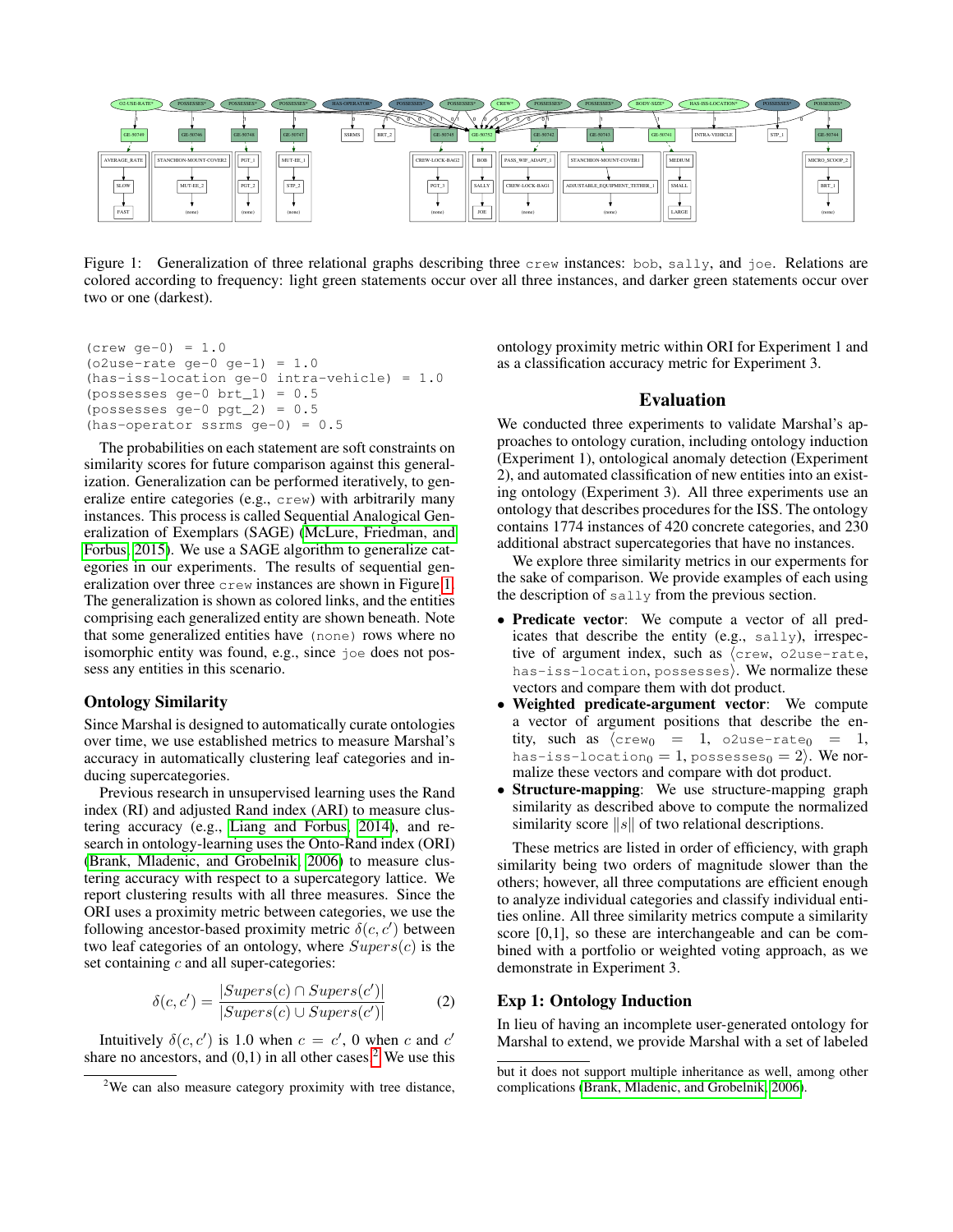

<span id="page-3-2"></span>Figure 2: Results for Marshal's anomaly detection, where a single anomaly is seeded in a target category of varying size and distance from the anomaly's true category. At left: Effect of δ-proximity between the target and true category. At right: Effect of the size of the target category.

example descriptions— like the snippets of crew instances sally and joe shown above— and have Marshal recreate all supercategories of a gold-standard ontology from these instances and leaf categories. We had Marshal recreate the ontology using each of the three representations and similarity metrics described above.

For each of the three representation/similarity settings, Marshal first generalizes all of the instances into their leaf categories. For the two vector settings, Marshal sums and then normalizes the vectors of the instances to calculate the category vectors. For the structure-mapping setting, Marshal uses a SAGE algorithm to generalize the instances into categories, as shown for the crew category in Figure [1.](#page-2-0)

After generalizing each leaf category, Marshal uses a greedy algorithm similar to [\(Liang and Forbus, 2014\)](#page-5-6) to induce new supercategories and incorporate categories into supercategories. Marshal computes pairwise similarity using the three similarity metrics described above, and iteratively selects the highest-scoring pair:

- If the highest-scoring pair are two categories without supercategories, it constructs a new supercategory and compares it against all existing categories.
- If the highest-scoring pair are a leaf category and an induced category, it adds the leaf to the induced category.
- If the pair contains exactly one category without a supercategory, it takes the complement's supercategory.
- Otherwise, it continues with the next highest-similarity pair until it has no more pairs to process.

Results are shown in Table [1.](#page-3-0) Rand index (RI) measures clustering accuracy regardless of the ontology, adjusted Rand index (ARI) corrects RI for chance, and the OntoRand index (ORI) measures differences in ontological proximity using the  $\delta$ -proximinity distance. ORI is by far the most meaningful measurement in this experiment, since ORI evaluates the entire ontology lattice and RI/ARI only measure sibling/co-clustering accuracy.

<span id="page-3-0"></span>Table 1: Comparison of similarity metrics for ontology induction, on Rand (RI), Adjusted Rand (ARI), and OntoRand (ORI) indices.

|                   | RI    | <b>ARI</b> | ORI   |
|-------------------|-------|------------|-------|
| Pred Vec          | 0.913 | 0.311      | 0.743 |
| Pred-Arg Vec      | 0.899 | 0.278      | 0.760 |
| Structure-Mapping | 0.940 | 0.251      | 0.785 |

#### Exp 2: Anomaly Detection

In our second experiment, we used the gold standard ontology from Experiment 1 for an anomaly detection task. Here we are interested in *local* anomaly detection (i.e., identifying an anomaly within a category by looking at *within*-category instances), since the next experiment involves across-category comparison.

In this experiment, we iterate through every possible ordered pair of categories  $\langle c_1, c_2 \rangle$ , where  $c_1 \neq c_2$ , and use each instance in  $c_1$  as a separate anomaly in the *target* category c2. We also test Marshal with category c<sup>2</sup> *without anomalies* to see whether Marshal will identify false positives. In every case, Marshal attempts to find at most one anomalous instance seeded into  $c_2$  using either structuremapping or predicate argument vectors, as described above. [3](#page-3-1)

For each anomaly detection round, instead of comparing every instance to every other instance— which would incur  $n^2$  similarity computations— we calculate each instance's *omission score* as the similarity of each instance i to the generalization of all remaining instances. This incurs  $2n$ similarity computations: *n* computations to build the vectoror-structural generalization  $G$ , and  $n$  computations to score each *i* against  $G \setminus \{i\}$ . For a vector representation, Marshal

<span id="page-3-1"></span><sup>3</sup>This experimental setup is similar to the visual *oddity task*, where subjects choose exactly one image that does not belong in a set of images, and human performance has been modeled with structure-mapping [\(Lovett and Forbus, 2011\)](#page-5-8).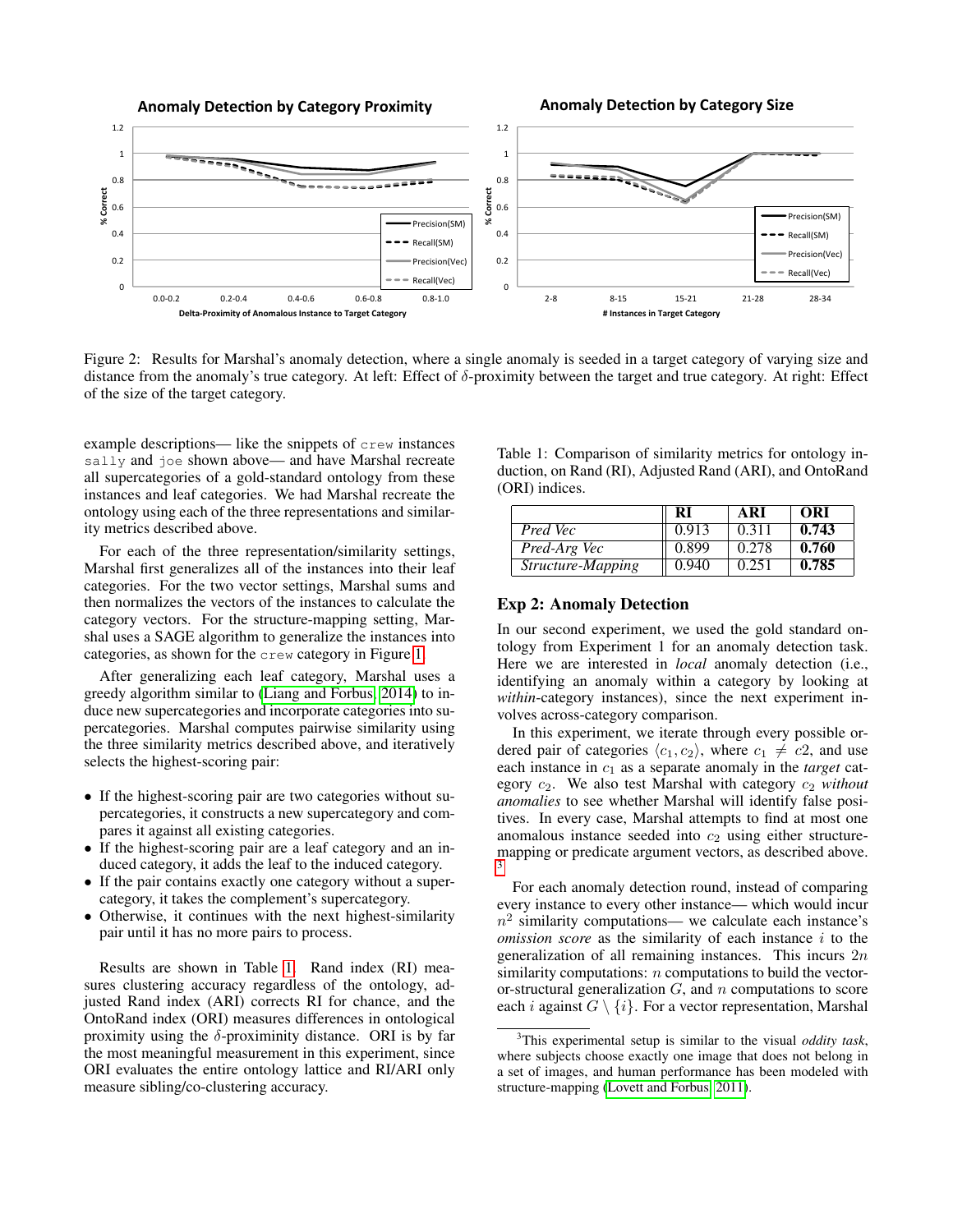

<span id="page-4-0"></span>Figure 3: Results for Marshal's leave-one-out k-Nearest Neighbor classification of all instances into the gold-standard ontology. At left: Proximity of Marshal's highest-priority category to the true category, using δ-proximity. At right: Percent of trials where one of Marshal's three suggested categories was the true category (and not just a supercategory thereof).

computes  $G \setminus \{i\}$  as a vector difference. For a structural gen-eralization (e.g., Figure [1\)](#page-2-0) Marshal trivially computes  $G\backslash\{i\}$ by removing the row for  $i$  (and all subsequent relations) from the matrix of entities and relations that comprises G.

The instance with the minimum omission score is the least similar to the remaining instances, but Marshal must also prevent false positives. Consequently, Marshal only flags an instance as an anomaly if its omission score is 1.5 standard deviations less than the average omission score.

We compare the precision and recall of Marshal's anomaly detection results using vector (Vec) similarity and structure-mapping (SM) similarity in Figure [2.](#page-3-2) We report results over two independent variable. We report the effect of  $\delta$ -proximity of  $c_2$  and  $c_1$  on anomaly detection in Figure [2](#page-3-2) (left). We also report the effect of the number of instances in the target category  $c_2$  on anomaly detection in Figure [2](#page-3-2) (right). Both similarity measures perform better in larger categories, probably because higher cardinality allows Marshal to form more coherent generalizations. Both similarity measures have significantly better recall for distant categories. This is sensible, since the standard deviation will be lower for ontologically proximal (and presumably, more similar) categories.

Overall, structure-mapping (Precision=0.93, Recall=0.83) marginally outperformed vector similarity (Precision=0.90, Recall=0.82), but structure-mapping significantly outperformed vector similarity in precision and recall for mid-size and mid-proximity settings, as shown in Figure [2.](#page-3-2) Both settings produced unacceptable false positive rates in zero-anomaly categories: structure-mapping incorrectly inferred an anomaly in 75% of zero-anomaly categories; and vector similarity incorrectly inferred an anomlay in 87% of zero-anomaly categories. These negative results are overshadowed by the number of correct anomalies inferred in the rest of the experiemnt. We revisit this result in our discussion.

# Exp 3: Classifying into an Existing Ontology

In our third experiment, Marshal classifies every instance in the problem into the existing ontology. Marshal is designed to classify entities in a collaborative setting with a subject matter expert, so Marshal should provide a prioritized list of categories— including supercategories— to point the user in the right direction. This means that we are not concerned with fully-automatic, one-shot classification of the perfect category.

We compare Marshal's classification results in three settings: (1) predicate-argument vector; (2) structure-mapping; and (3) a combined approach, averaging the two former similarity scores. For each of these settings, we evaluate classification accuracy and proximity with a simple  $k$ -Nearest Neighbor (KNN) algorithm for  $k = [1, 20]$ .

For each classification, Marshal calculates the top  $k$  instances with the given similarity metric, and then performs upward spreading activation from each of the  $k$  retrieved instances' categories into the supercategory lattice. The activation value is the  $[0, 1]$  similarity score, and the decay is set to 0.25, determined empirically.

For the base case of  $k = 1$ , Marshal classifies an unlabeled instance by retrieving the most similar instance and asserting its category. Since decay is 0.25, Marshal is guaranteed to choose only leaf categories for  $k \leq 4$ . For  $k > 4$ , Marshal can choose both supercategories and leaf categories.

Results of Experiment 3 are shown in Figure [3.](#page-4-0) Structuremapping outperforms the vector-based representation across all  $k = [1, 20]$  in classification  $\delta$ -proximity (Figure [3,](#page-4-0) left). δ-proximity estimates average error distance in the ontology, e.g., if Marshal chooses a supercategory or an incorrect sibling category. Structure-mapping also outperforms the vector representation in absolute category accuracy (Figure [3,](#page-4-0) right), which measures whether any of Marshal's three highest-priority categories are the true category of the instance.

A combined structure-mapping and vector-similarity ap-